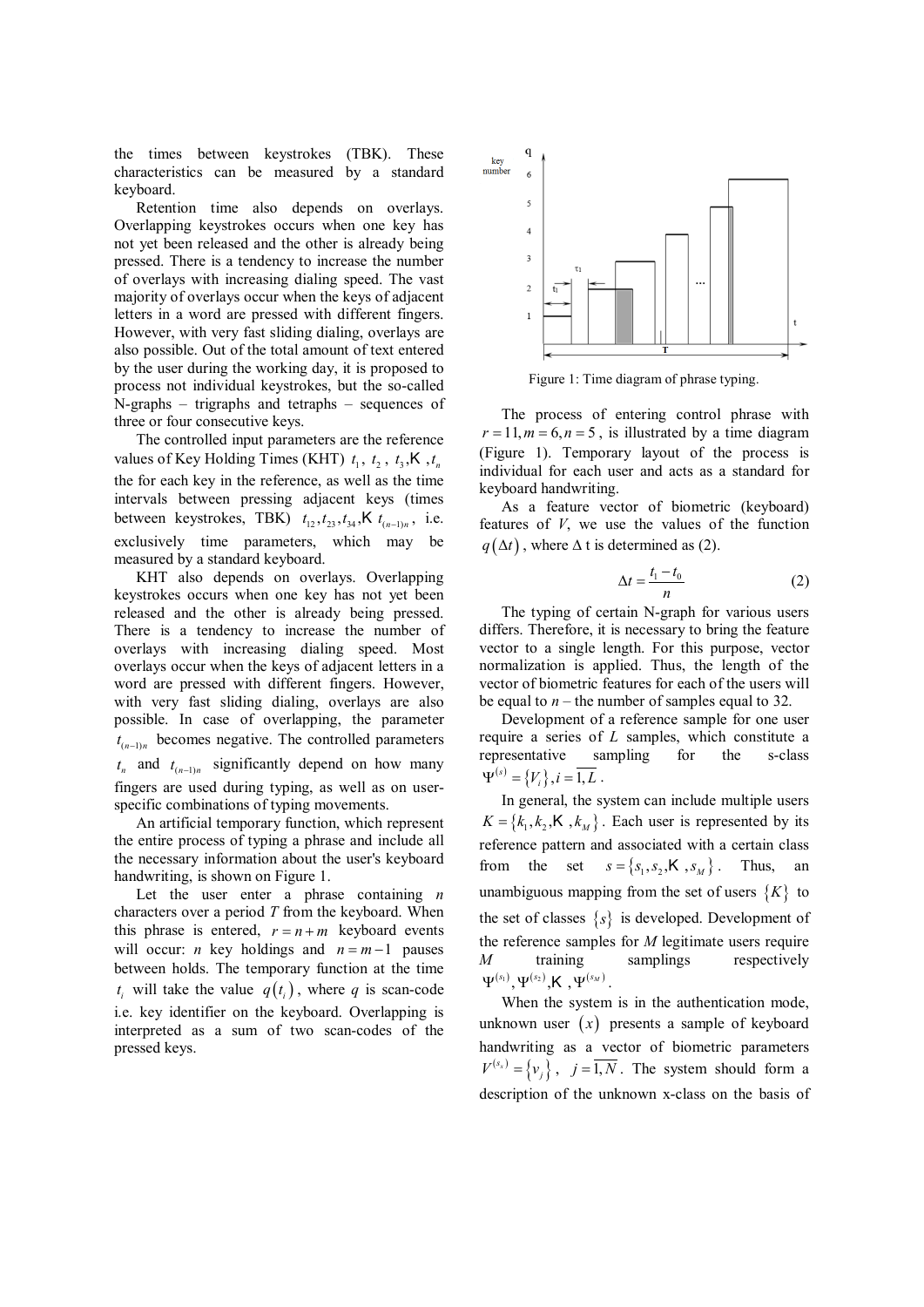the vector  $V^{(s_x)}$ , compare it with the standards of all users registered in the system  $\{k_1, k_2, K, k_M\}$  and make the authentication decision based on the results.

In this formulation, the task is classifying the vector  $V^{(s_x)}$  into  $M+1$  exclusive classes: M classes from the set  $s = \{s_1, s_2, \dots, s_M\}$ , and  $(M+1)$ -th class reserved for all other users, united by the concept of "aliens". If there is a procedure for preliminary authorization of users, the task is simplified and reduces to the classification of the vector  $V^{(s_x)}$  into two classes:  $s_a$  – "own", that is, belonging to any class from  $\{s\}$ , and  $s_n$  – "alien", that is, not belonging to any class from  $\{s\}$ .

#### **3.2 Selection of Informative Values of Biometric Features**

Only the most frequent N-graphs are processed by the algorithm. A frequency dictionary of trigraphs and tetragraphs is generated in order to choose the most frequent of them. These N-graphs are selected for analysis. In the authentication mode users are authenticated based on the analysis of these Ngraphs.

## **3.3 Model of User Authentication**

Authentication decision is made based on the difference between actual data and reference pattern. The input information consists of the values of KHT and TBK.

The minimum number of neurons in the hidden layer, which provide the solution to the interpolation task, is determined by the expression (3) [12]:

$$
n_2 = \text{int}\left[\frac{m(R-1)}{n+m+1}\right],\tag{3}
$$

where  $n_2$  – the number of neurons in the hidden layer;

 $n -$  the number of neurons in the input layer;  $m$  – the number of neurons in the output layer; *R* – the dimension of the training sampling. Operation int() means rounding up to an integer.

Substituting the values in the (3), we get:

$$
n_2 = \text{int}\left[\frac{3(30-1)}{3+5+1}\right] = \text{int}(9.7) = 10
$$

The classical neural network for biometrical authentication is shown in Figure 2.



Figure 2: Classical neural network for biometrical authentication.

Average KHT are analyzed in this approach, which is inefficient. In the proposed system, the KHT and TBK of several consecutively pressed keys act as a vector of biometric features. In addition, we propose to use the modular structure of a neural network, in which each network make a decision for only one of the selected N-graphs. The modular approach allows us to divide the authentication task into subtasks, solve them individually with separate neural networks, and then combine the results.

Large neural network can suffer from interference, as new data can dramatically change existing connections. The modular approach makes it easy to scale the network, because adding or removing modules for a specific N-graphs is possible without retraining the entire network.

Depending on which feature vector is fed to the input of the neural network, it is proposed to use two approaches for the modular structure of the network.

First approach. A vector of user biometric features normalized to 32 samples is supplied to the input of the first neural network (let us call it "network of the first type"). The first network is responsible for recognizing the input N-graph. It activates the second network ("network of the second type"), which was trained on this image. The second network determines from which user the biometric feature vector was received, containing the number of representations of the recognizable Ngraph. The output is the values characterizing the degree of confidence that the text was typed by each of *k* users. The final decision is made by the decision unit, analyzing the data received from the neural networks. Thus, the decision to authenticate the user will be made based on data received from several neural networks at once. The structural diagram of the described approach is shown in Figure 3.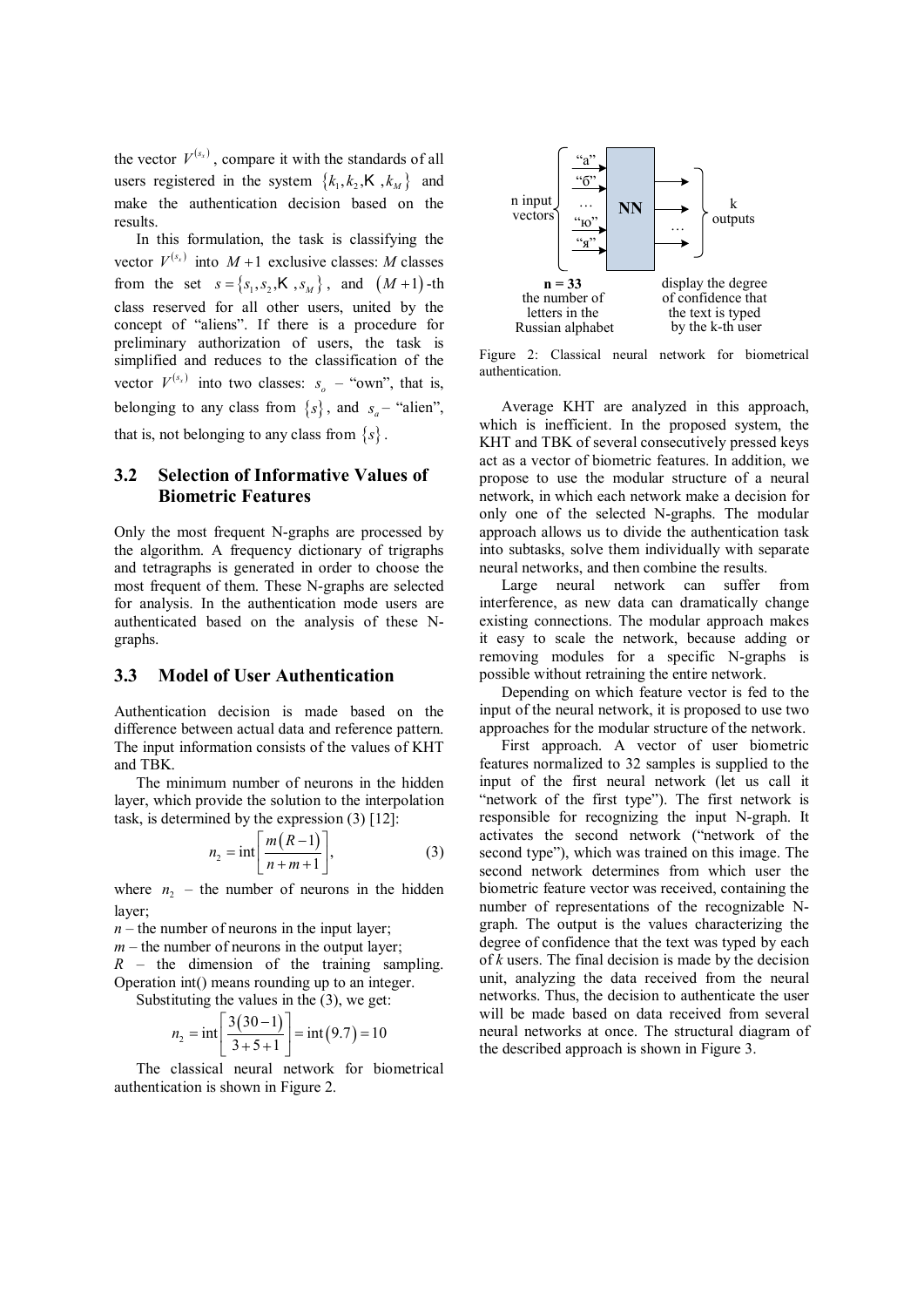

Figure 3: Diagram of the first approach.

Second approach. If each network of the second type is trained on only one N-graph, only the values of the KHT and TBK can be fed into the network input, without considering, which sequence of characters was typed.

Thus, it is possible to throughout the first network and use another classifier instead of it. The input of the classifier consist of KHT, TBK and the identifier of the N-graph. Based on these data, the classifier the neural network of the second type. The final decision is also made by the decision unit as in the first approach.

The structure of the second approach is shown in Figure 4.

Input vector is much smaller in the second approach than in the first one and consists of only 5 or 7 signs for trigraphs and tetraphs, respectively, compared to 32 in the first approach. This will allow the neural network to learn faster and with smaller samplings; moreover, the probability of getting into local minima with this approach is reduced.



Figure 4: Structural diagram of the second approach.

# **4 SYSTEM FOR HIDDEN AUTHENTICATION**

## **4.1 Algorithm of Hidden Authentication**

The hidden authentication system consists of three modules [13, 14, 15]:

- Module for collecting the data;
- Module for data preprocessing and generating feature vector;
- Module for learning and recognition using neural network classifier.

The block diagram of the authentication system is shown in Figure 5.



Figure 5: Structural diagram of the second approach.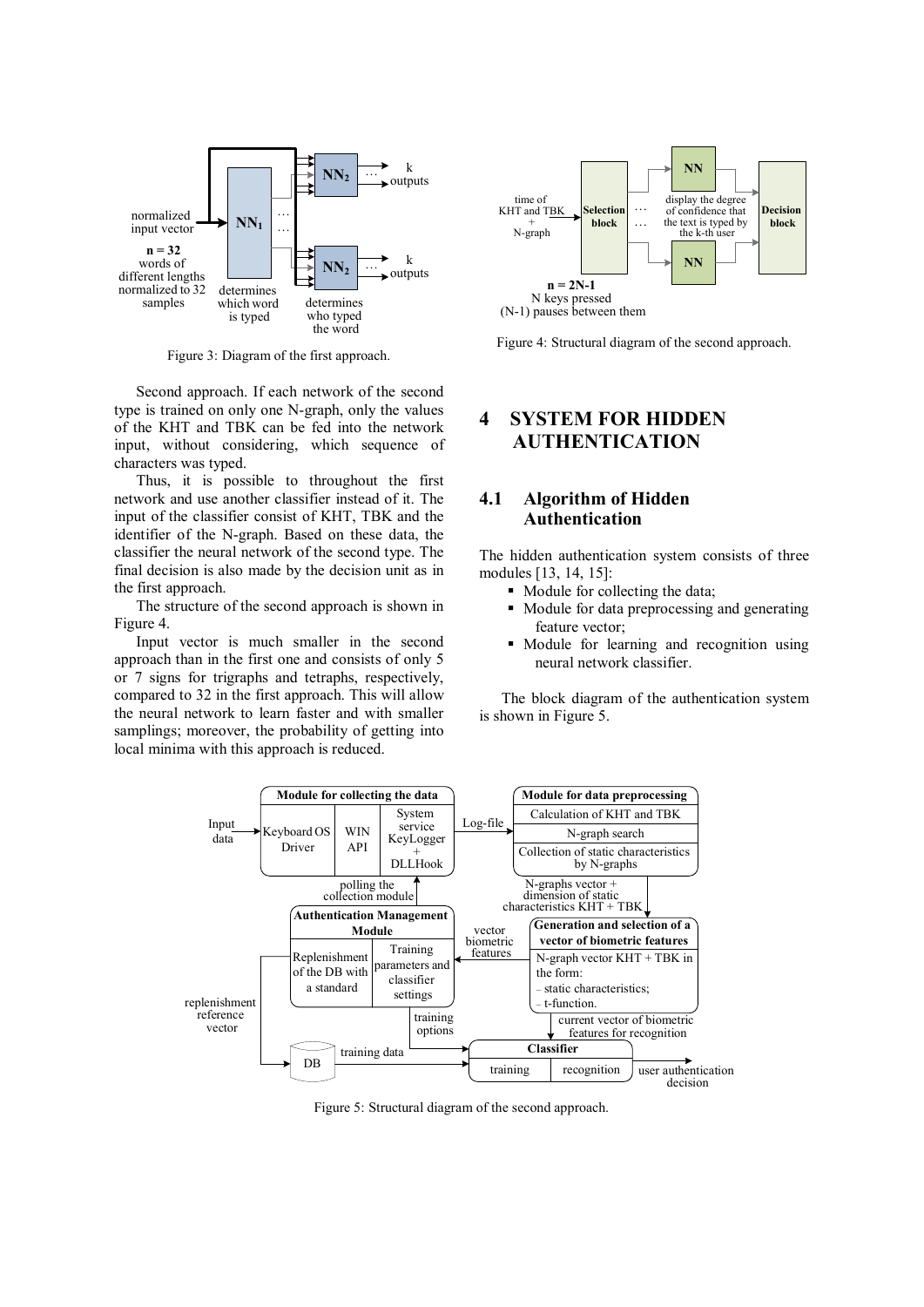Let us consider each of the modules more precisely.

Biometric authentication is based on the creation of reference representations of identifiable users. A reference is created when the system is in data collection mode. Registration of keyboard handwriting is carried out by the KeyLogger software module (keylogger).

The algorithm of the pre-processing and feature generation module is depicted as a flowchart in Figure 6. This module analyzes the data obtained using the keylogger. The logbook is analyzed line by line and a list of N-graphs is compiled, including the characteristics of KHT and TBK. The obtained values are used as an input vector of biometric features for the neural network.

The second and third modules are logically combined and executed sequentially. The resulting set of examples is divided into learning sampling and test sampling for cross-validation. Then the procedure of supervised training of the neural network is applied.



Figure 6: Algorithm for pre-processing and generating feature vector.

The general algorithm for obtaining feature vector with the subsequent provision of the obtained training sampling is presented as a flowchart in Figure 7.

#### **4.2 Functioning of the System for Hidden Authentication**

The system consists of several modules, which carry out their work invisibly for the user.

KeyLogger write a specialized log-file, which include timing of key pressing and two versions of key codes: scan code and virtual code used by the operating system to identify keys. Thus, each line in the log include the following data: scan code, key status, timing datum and virtual key code.



Figure 7: Algorithm for training and validation of the classifier.

The next module is used for creating biometric feature vector, which will be given to the input of the neural network. The program extracts the data from the keylogger log. They are parsed line by line, and all values are entered into an array of sample structures. For each keystroke, a search is made for the moment it is pressed, given that the first keystroke begins at time  $t = 0$ . The time of key releasing is added to the sample array, and the line that previously contained this parameter is deleted.

The next stage of the program is building an array of N-graphs. The values of the virtual key codes of the sample array are analyzed for this purpose. Starting with the first element in step 1, the values of *N* consecutive keys are entered into a new word array. Only N-graphs, which are found in the text more than 15 times and typed by all users, are selected All other N-graphs are deleted. For the subsequent analysis, only the values of the most frequently encountered N-graphs are left with the data on pressing and releasing each key that make up the N-graph itself.

Since the time of typing a phrase is different for all users, normalization of the vector and the time chart by the number of samples *n* equal to 32 is carried out. As a result, a normalized vector of biometric features is constructed.

#### **4.3 Test Results for the Prototype of Hidden Authentication System**

Jarque-Bera test [16] and Lilliefors test [17] allow us to validate the hypothesis that the variables analyzed in the classical approach do not obey the law of the normal probability distribution. The experiment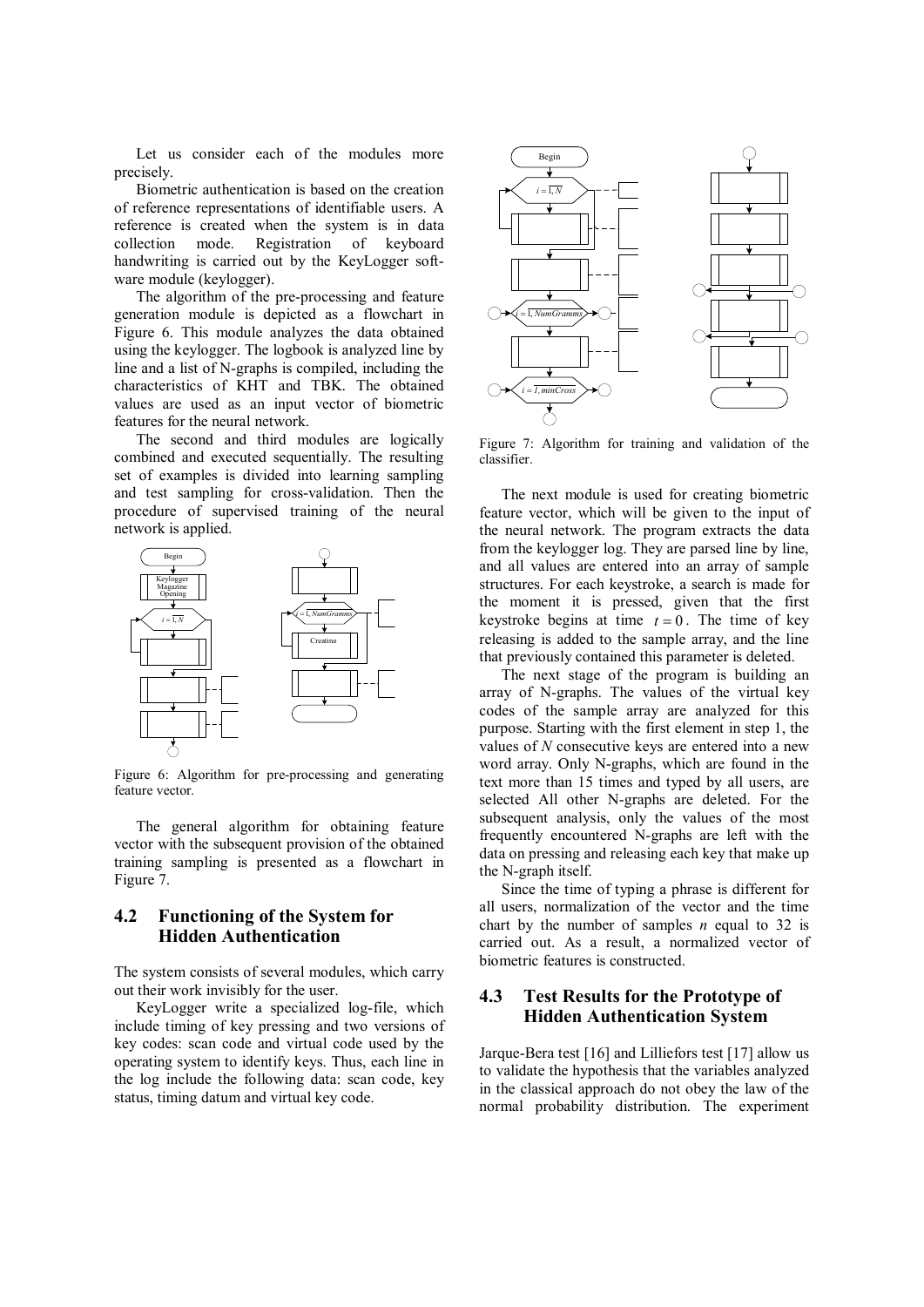showed that analysis of the average timing for single key pressing is inefficient. The easiest graphical way to check the nature of the data distribution is to plot a histogram. If it has a bell-shaped symmetrical appearance, we can conclude that the analyzed variable has an approximately normal distribution. For example, Figure 8 shows the histograms of the distribution of the retention time for the keys "а" and "б".



Figure 8: Histograms of the distribution of the retention time for the keys "a".

Another graphical way to check the nature of the distribution is to build the so-called quantile plots (Q-Q plots, Quantile-Quantile plots). The quantile graphs for the distribution of the retention time of the "a" keys are shown in Figure 9.

The obtained graphs confirm the hypothesis that the average values for the retention time of individual keys do not obey the normal distribution are obtained.



Figure 9: Graphs of the distribution quantiles for the retention time of the keys "a".

Figure 10 show the distribution of the average time that the "a" key was pressed, depending on the phrase in which the letter was used.

In addition, the time between pressing two adjacent keys, depending on the typed combination, is also different, as shown in Figure 11.

As can be seen from Figures 10, 11, the average time of keystrokes in different combinations is different, as well as the time between holding the keys. Therefore, it was proposed to use KHT and TBK of the most key combinations.

During the experiment, User 1 used the "cr" combination 75 times in his work behind the keyboard. The ordered values of the key holding time "с" in the specified combination are shown in Figure 12.

In the same key combination, the ordered time values between the keystrokes "c" and "T" are shown in Figure 13.



Figure 10: Average holding time of the "a" key for pairs "аа" ... "ая".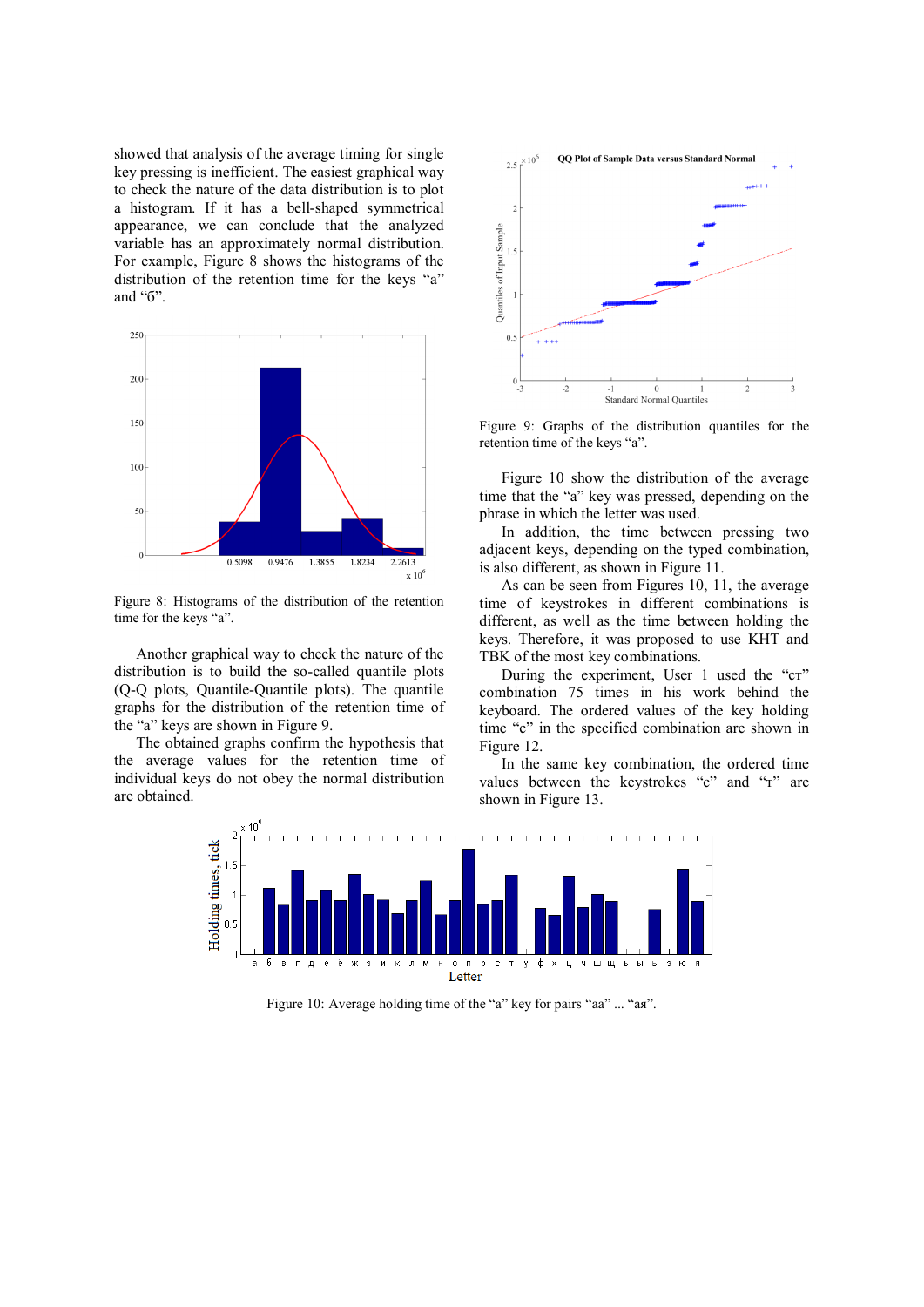

Figure 11: Average time between keystrokes for pairs "аа" ... "ая".



Figure 12: Ordered values of the key holding time "c" in the combination "cr".



Figure 13: Ordered values of time between keystrokes "с" and "т" in the combination "ст".

As can be seen from Figures 12, 13, the user types the same key combination in a similar way, therefore, the data on the typing time of corresponding N-graph can be used for training and testing a neural network.

Three users took part in the experiment. Trigraphs selected by frequency of occurrence, as well as a general list, are presented in Table 1.

The whole set of obtained vectors was divided into 10 subsets for 10-validation. The results are listed in Table 2.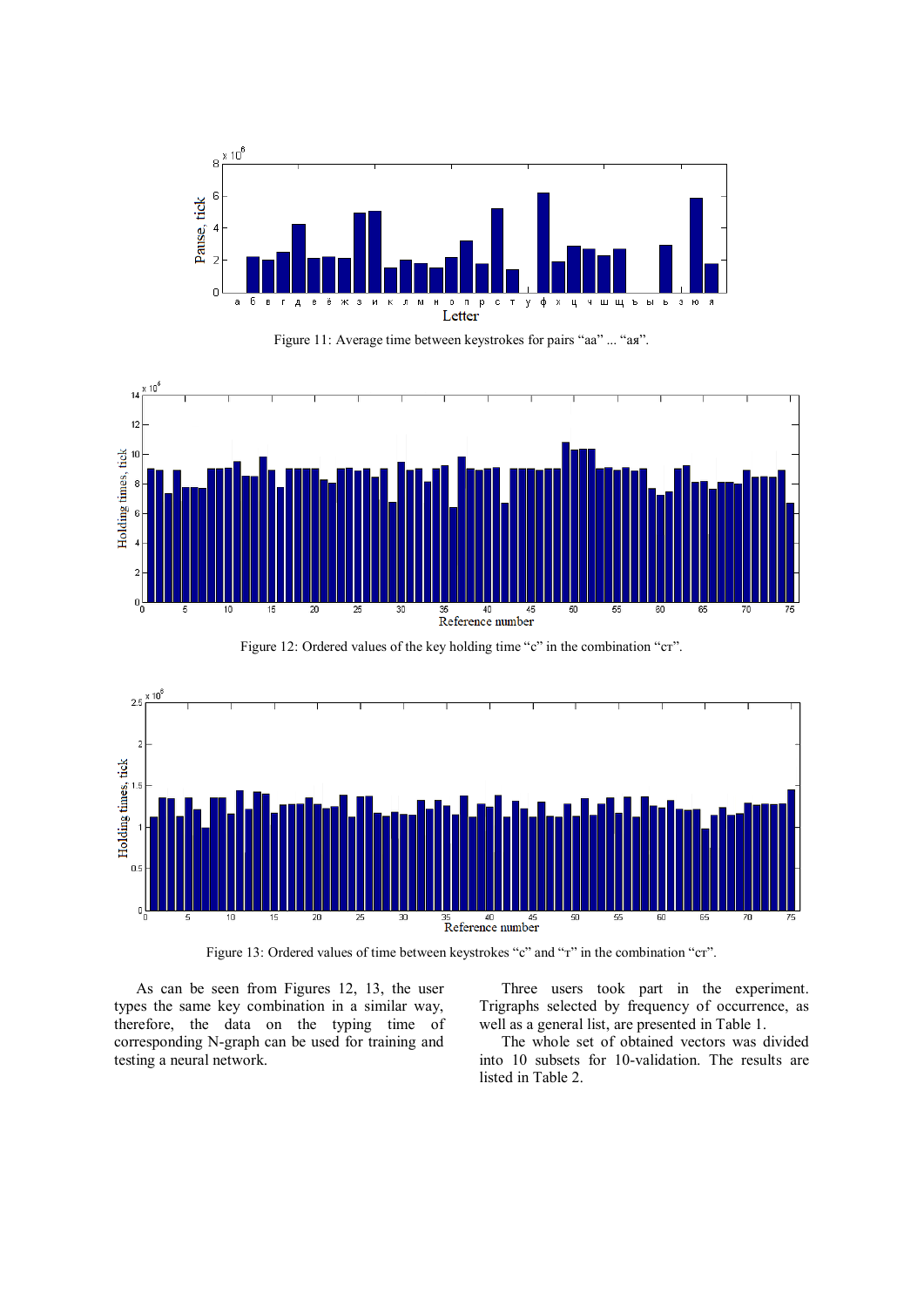| User 1 |     | User 2               |    | User 3 |     | Total       |  |
|--------|-----|----------------------|----|--------|-----|-------------|--|
| $N-$   | qty | $N-$<br>qty<br>graph |    | $N-$   | qty | information |  |
| graph  |     |                      |    | graph  |     |             |  |
| али    | 15  | ани                  | 17 | або    | 16  | ени         |  |
| ана    | 16  | ени                  | 20 | ани    | 28  | ЛЬН         |  |
| ель    | 23  | ите                  | 15 | еле    | 23  | НИЯ         |  |
| ени    | 24  | ЛЬН                  | 15 | ени    | 19  | нны         |  |
| ите    | 15  | мен                  | 15 | ефо    | 19  | про         |  |
| ЛЬН    | 24  | ния                  | 17 | леф    | 19  |             |  |
| нал    | 15  | ННЫ                  | 17 | ЛЬН    | 19  |             |  |
| ния    | 18  | при                  | 15 | ния    | 24  |             |  |
| ННЫ    | 17  | про                  | 19 | ННО    | 22  | ени         |  |
| HOB    | 16  | чен                  | 17 | ННЫ    | 24  | ЛЬН         |  |
| ные    | 17  |                      |    | ног    | 15  | ния         |  |
| НЫХ    | 21  |                      |    | ной    | 29  | нны         |  |
| ова    | 17  |                      |    | ные    | 16  | про         |  |
| ого    | 16  |                      |    | ова    | 23  |             |  |
| OCT    | 28  |                      |    | ого    | 22  |             |  |
| ПОЛ    | 20  |                      |    | OHH    | 19  |             |  |
| при    | 17  |                      |    | opo    | 16  |             |  |
| про    | 19  |                      |    | oct    | 30  |             |  |
|        |     |                      |    | пол    | 18  |             |  |
|        |     |                      |    | про    | 24  |             |  |
|        |     |                      |    | ред    | 17  |             |  |
|        |     |                      |    | poB    | 17  |             |  |
|        |     |                      |    | CTB    | 17  |             |  |
|        |     |                      |    | фон    | 19  |             |  |

Table 1: Selected trigraphs for various users.

Table 2: Trigraph recognition percentage.

| Trigraph         |                | ени   | льн   | ния   | ННЫ   | про  | <b>T</b> otal |
|------------------|----------------|-------|-------|-------|-------|------|---------------|
| Quantity         |                | 63    | 58    | 59    | 58    | 62   |               |
| recog-           | Correct Method | 96.34 | 98.48 | 100   | 99.81 | 100  | 98.926        |
| nition<br>$(\%)$ | Method         | 99.12 | 100   | 99.62 | 98.48 | 98.6 | 99.164        |

The table shows the values of the correct user recognition for each selected trigraph when using two methods. The results obtained using both methods are averaged and entered in the final column of the table. The results of the test in the first two passes during training on the N-graph "ния" are the following (Table 3):

Table 3: Inaccuracy matrix.

| 18                    |                   |    | 16                     |    |  |  |
|-----------------------|-------------------|----|------------------------|----|--|--|
|                       |                   |    |                        | 16 |  |  |
|                       |                   | 24 |                        |    |  |  |
|                       |                   |    |                        |    |  |  |
|                       | Sensitivity = $1$ |    | Sensitivity = $1$      |    |  |  |
| Specificity = $1$     |                   |    | Specificity = $0.94$   |    |  |  |
| Correctness = $100\%$ |                   |    | Correctness = $98.15%$ |    |  |  |
|                       |                   |    |                        |    |  |  |

# **5 CONCLUSIONS**

The following results were obtained:

- **algorithm** for transforming keyboard handwriting log into feature vector has been developed;
- algorithm for analyzing the user's keyboard handwriting based on neural network classifiers has been developed;
- modular structure of the neural network has been developed that correctly recognizes users in 99.164 % of cases;
- **prototype** system of hidden user authentication was developed.

Proposed system allows one to:

- authenticate the user according to the typed text (i.e. answer the following question: is it really that particular employee or someone else?);
- detect the substitution of the user in cases where an employee without access rights is trying to get the access through the computer of the qualified colleague;
- $\blacksquare$  find the author of a specific text which of the users in the company entered text on this PC in a suspicious period of time;
- identify the user in an atypical state and the specific period of time during which the user remained in this state;
- prevent the attempt of unauthorized access to the system in cases where the attacker managed to circumvent all previous lines of protection.

# **ACKNOWLEDGMENTS**

The reported study was funded by RFBR according to the research project No. 20-08-00668 "Development and research of the methodology, models and methods of complex analysis and cybersecurity risk management of process control systems of industrial facilities using cognitive modeling technology and data mining".

### **REFERENCES**

[1] M.N. Eshwarappa and M.V. Latte, "Multimodal biometric person authentication using speech, signature and handwriting features," International Journal of Advanced Computer Science and Applications, Special Issue on Artificial Intelligence.  $2011$ , pp. 77-86.